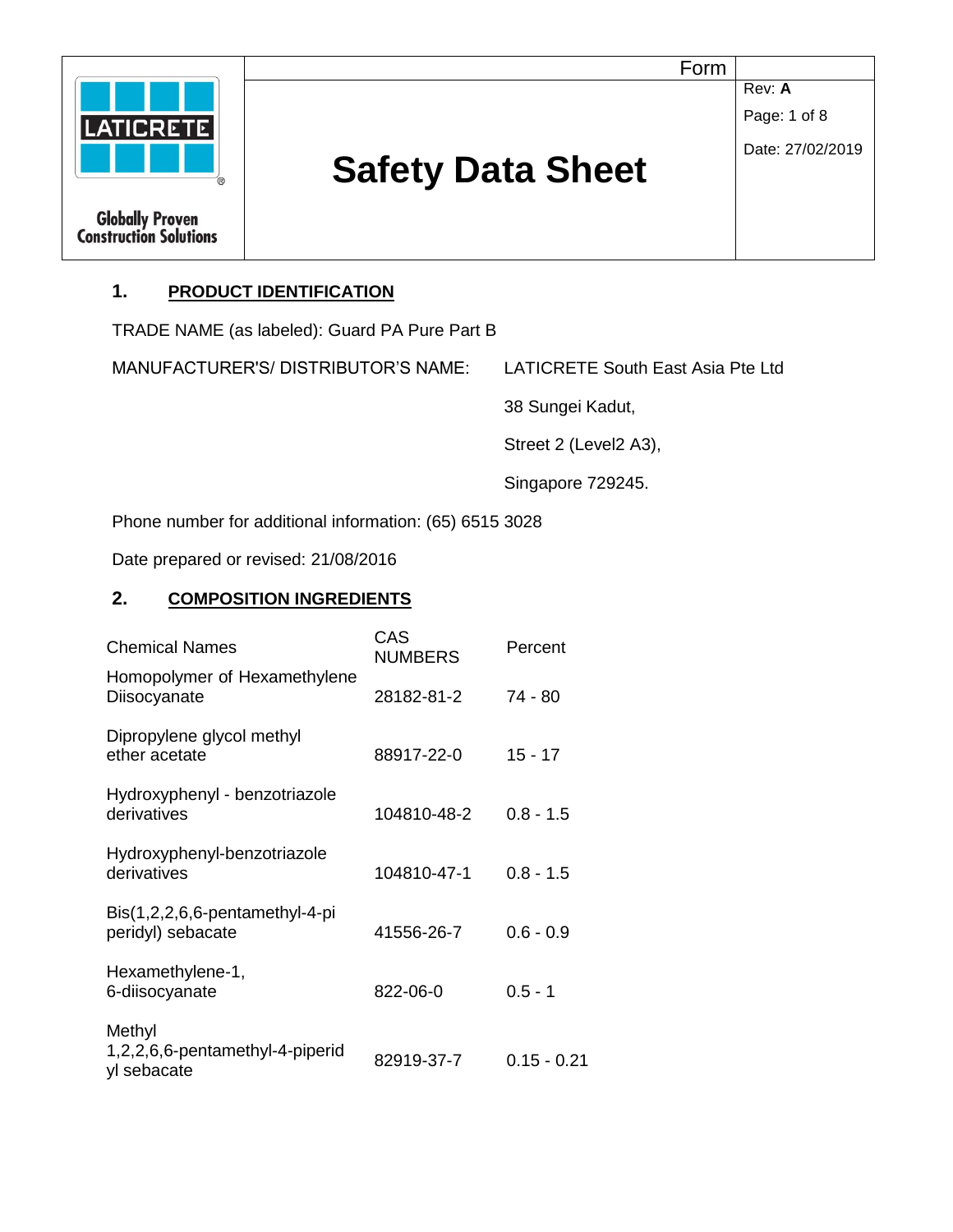

## **3. HEALTH HAZARD INFORMATION**

SYMPTOMS OF OVEREXPOSURE for each potential route of exposure. (Possible Longer Term Effects) : N/A

SIGNS AND SYMPTOMS OF EXPOSURE (Acute effects)

Inhaled : May cause respiratory irritation.

Contact with skin or eyes : Causes serious eye and skin irritation.

Absorbed through skin : N/A

Swallowed : Ingestion may cause irritation and malaise.

#### SUSPECTED CANCER AGENT?

 NO: This product's ingredients are not found in the lists. √

#### **4. FIRST AID: EMERGENCY PROCEDURES**

- Eye Contact : Flush eyes thoroughly with water for at least 15 minutes. Remove contact lenses, if present and easy to do. Get medical attention if irritation develops and persists.
- Skin Contact : Flush thoroughly with water for at least 15 minutes. If skin rash or an allergic skin reaction develops, get medical attention. Get medical attention if irritation develops and persists.
- Inhaled : Move into fresh air and keep at rest. If breathing stops, provide artificial respiration. Get medical attention if any discomfort continues.
- Swallowed : Immediately rinse mouth and drink plenty of water. Keep person under observation. If person becomes uncomfortable take to hospital along with these instructions. Get medical attention if symptoms occur.

#### **5. FIRE FIGHTING MEASURES**

Flash Point method : N/A

Auto ignition temperature (°C) : N/A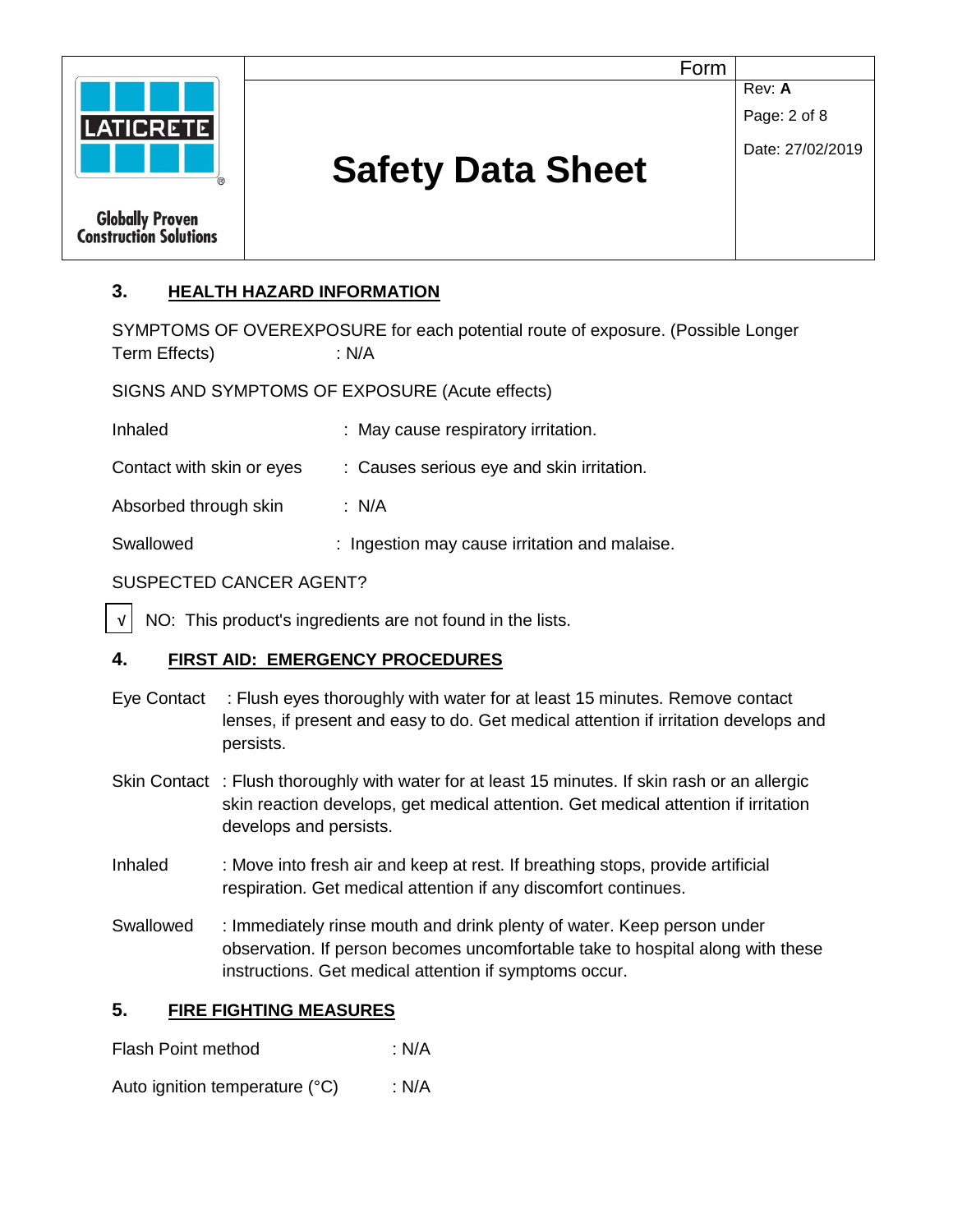

Flammable limits in air, volume % : N/A Fire extinguishing materials : Water spray, carbon dioxide, dry chemical or alcoholresistant foam.

Special firefighting procedures : Do not use a solid water stream as it may scatter and spread fire. In case of fire and/or explosion do not breathe fumes. Wear full protective clothing, including helmet, selfcontained positive pressure or pressure demand breathing apparatus, protective clothing and face mask. Move containers from fire area if you can do it without risk.

Unusual fire and explosion hazards : During fire, gases hazardous to health may be formed. Will burn if involved in a fire.

# **6. ACCIDENTAL RELEASE MEASURES**

Spill response procedures (include employee protection measures) :

Keep unnecessary personnel away. Extinguish all ignition sources. Avoid sparks, flames, heat and smoking. Ventilate. Wear appropriate protective equipment and clothing during clean-up. Ensure adequate ventilation. Local authorities should be advised if significant spillages cannot be contained.

Large Spills: Remove sources of ignition. Stop the flow of material, if this is without risk. Dike the spilled material, where this is possible. Absorb in vermiculite, dry sand or earth and place into containers. Following product recovery, flush area with water.

Small Spills: Wipe up with absorbent material (e.g. cloth, fleece). Clean surface thoroughly to remove residual contamination.

NOTE: Dispose of all wastes in accordance with federal, state and local regulations.

# **7. HANDLING AND STORAGE**

Precautions for safe handling: Do not breathe mist or vapor. Do not smoke or use open fire or other sources of ignition. Do not get in eyes, on skin, on clothing. Use with adequate ventilation. Wear appropriate personal protective equipment. Observe good industrial hygiene practices.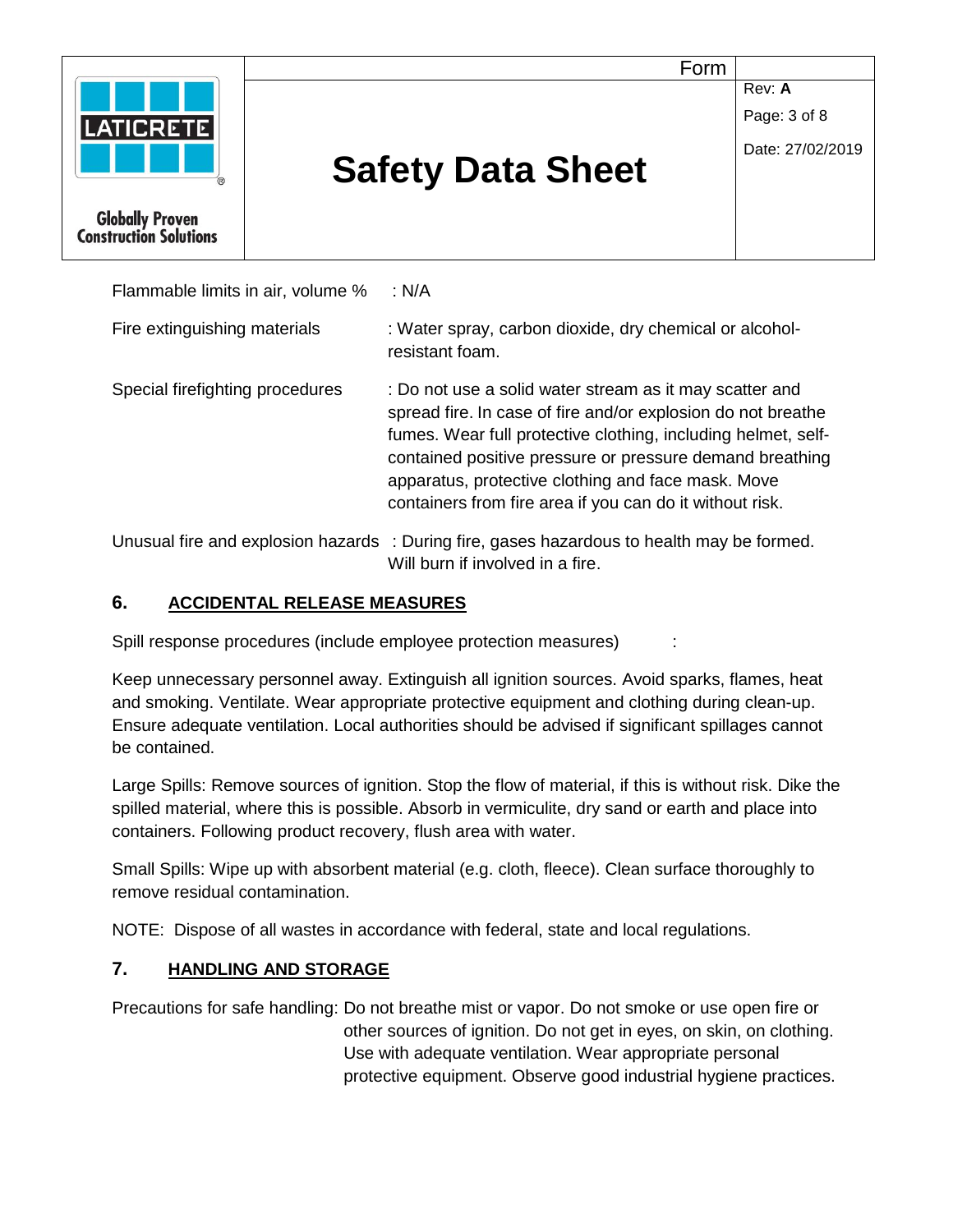

Conditions for safe storage: Keep container tightly closed. Store in a cool and well-ventilated place.

#### **8. EXPOSURE CONTROLS AND PERSONAL PROTECTION**

| Ventilation and engineering controls    | : Provide adequate ventilation and minimize the<br>risk of inhalation of vapors. |
|-----------------------------------------|----------------------------------------------------------------------------------|
| Respiratory protection (type)           | : In case of insufficient ventilation, wear suitable<br>respiratory equipment.   |
| Eye protection (type)                   | : Chemical goggles or safety glasses with side<br>shields.                       |
| Gloves (specify material)               | : Use impervious gloves, vinyl or rubber.                                        |
| Other clothing and equipment            | : Wear clean, long-sleeved, body-covering clothing.                              |
| Work practices, hygienic practices      | : Maintain good housekeeping standards.                                          |
| Other handling and storage requirements | : N/A                                                                            |

Protective measures during maintenance of contaminated equipment: See above.

## **9. PHYSICAL AND CHEMICAL PROPERTIES**

| Relative density           | : 1.104              |
|----------------------------|----------------------|
| Melting point or range, °C | : N/A                |
| Boiling point or range, °C | : 241.11 °C          |
| PН                         | : N/A                |
| Specific gravity           | : N/A                |
| Flash point                | : 102.8 $^{\circ}$ C |
| Solubility in water        | : Insoluble          |
| Vapor density              | :6.5                 |
| Vapor pressure             | : N/A                |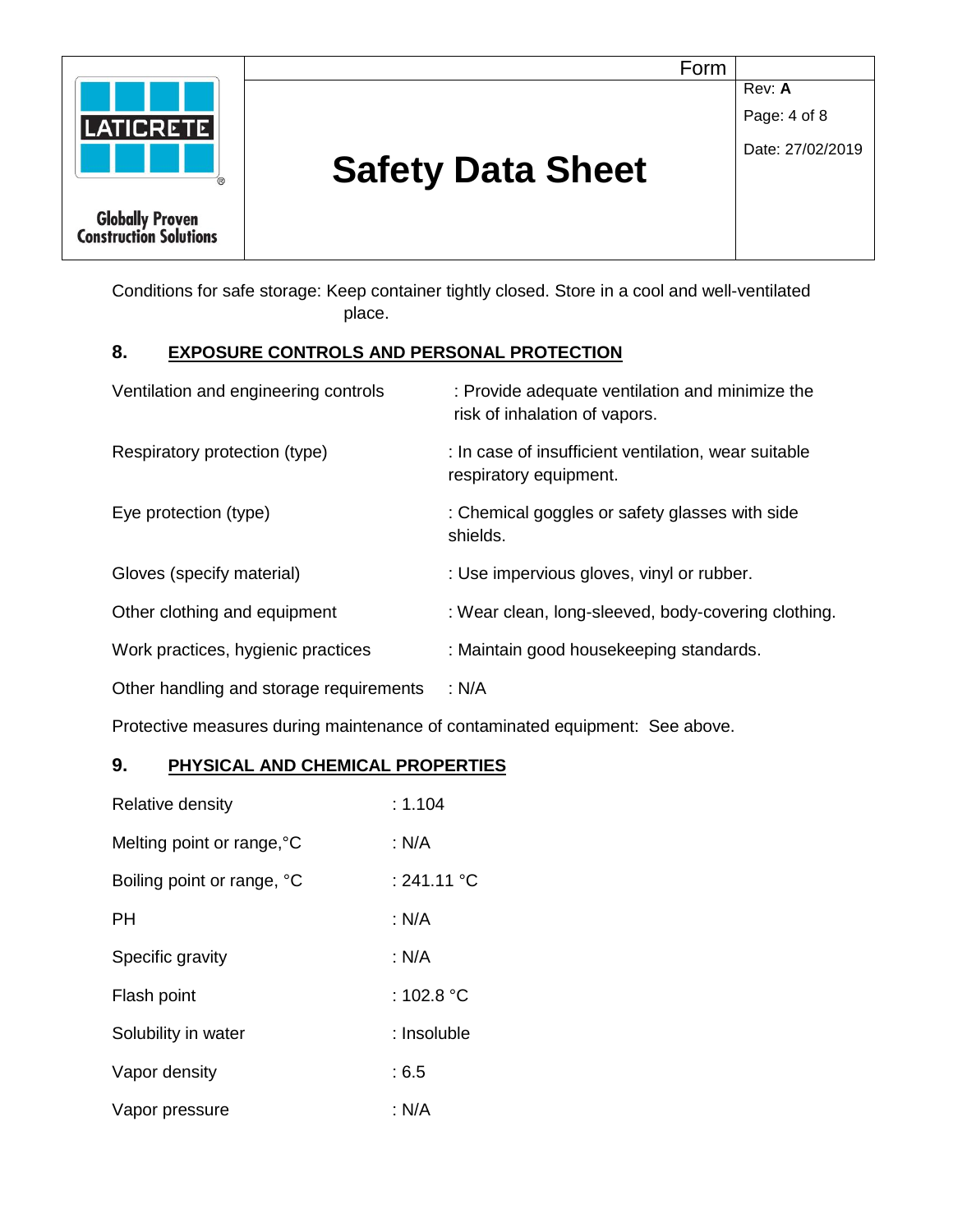

Appearance and odor : Liquid

HOW TO DETECT THIS SUBSTANCE (warning properties of substance as a gas, vapor, dust, or mist)

#### **10. STABILITY AND REACTIVITY**

Stability : Stable : Stable

Conditions to avoid : Heat, flames and sparks.

Incompatibility (materials to avoid) : Strong oxidizing agents. Strong acids. Strong bases.

Hazardous decomposition products : Carbon monoxide. Carbon dioxide. Nitrogen oxides.

Hazardous polymerization : Will not occur

#### **11. TOXICOLOGY INFORMATION**

Acute toxicity **in the case of the CACC** : Harmful if inhaled

| Components                                                       | <b>Species</b> | <b>Test Results</b> |  |  |
|------------------------------------------------------------------|----------------|---------------------|--|--|
| Bis(1,2,2,6,6-pentamethyl-4-piperidyl) sebacate (CAS 41556-26-7) |                |                     |  |  |
| Acute                                                            |                |                     |  |  |
| Oral                                                             |                |                     |  |  |
| LD50                                                             | Rat            | 2369-4247 mg/kg     |  |  |
| Dipropylene glycol methyl ether acetate (CAS 88917-22-0)         |                |                     |  |  |
| Dermal                                                           |                |                     |  |  |
| LD50                                                             | Rabbit         | >5000 mg/kg         |  |  |
| Homopolymer of Hexamethylene Diisocyanate (CAS 28182-81-2)       |                |                     |  |  |
| Inhalation                                                       |                |                     |  |  |
| <b>LC50</b>                                                      | Rat            | 4.62 mg/l, 4 hours  |  |  |

# **12. ECOLOGICAL INFORMATION**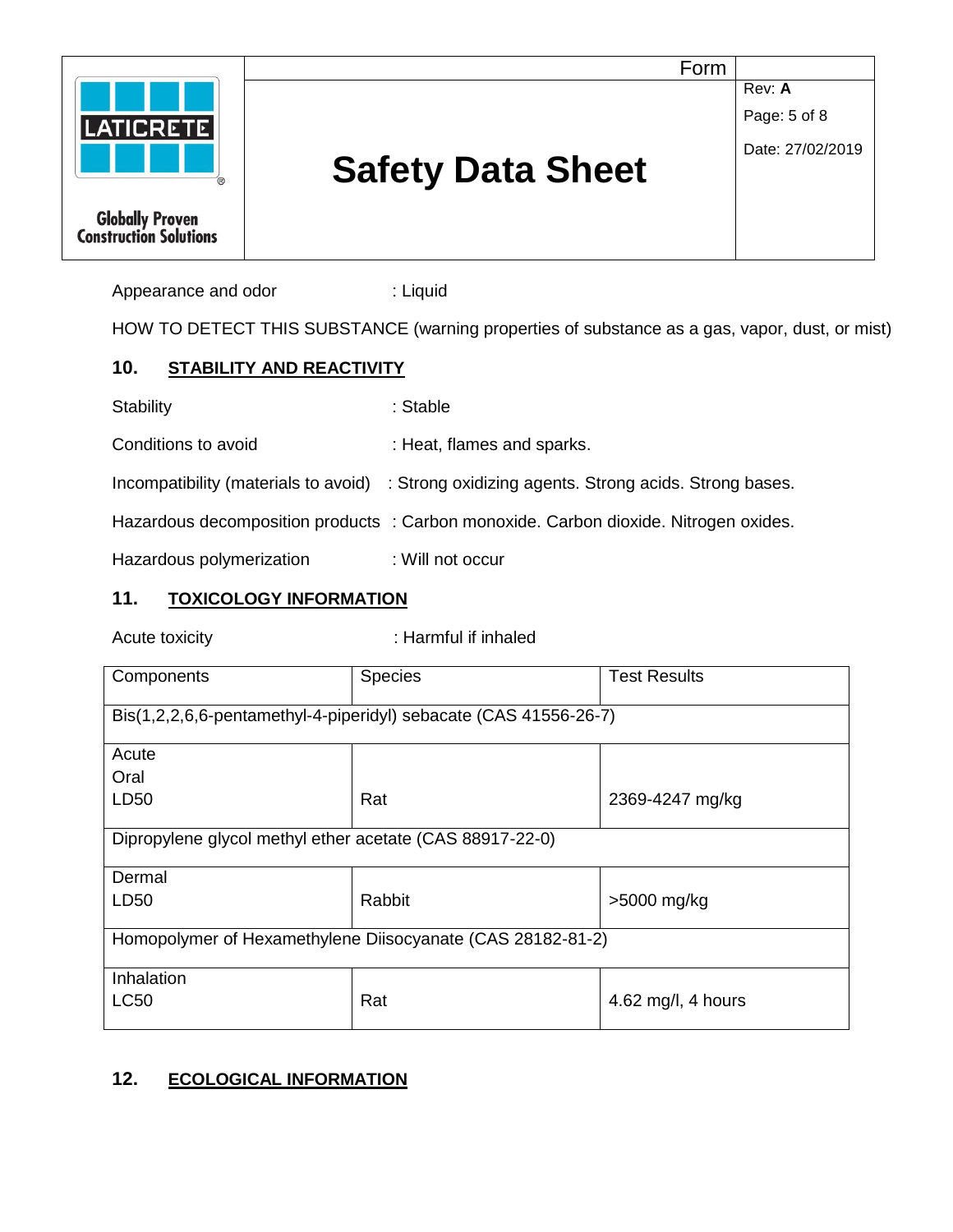

**Rev: A** 

Page: 6 of 8

Date: 27/02/2019

# **Safety Data Sheet**

**Globally Proven Construction Solutions** 

N/A

# **13. DISPOSAL CONSIDERATIONS**

Dispose in compliance with local, state, and federal regulations.

# **14. TRANSPORT INFORMATION**

**DOT** 

Not regulated as dangerous goods.

#### **IATA**

Not regulated as dangerous goods.

#### **IMDG**

Not regulated as dangerous goods.

## **Transport in bulk according to Annex II of MARPOL 73/78 and the IBC Code** Not applicable.

# **15. REGULATORY INFORMATION**

| <b>US federal regulations</b>                                   |                                                                | This product is a "Hazardous Chemical" as defined by the<br>OSHA Hazard Communication Standard, 29 CFR 1910.1200.<br>All components are on the U.S. EPA TSCA Inventory List. |  |  |
|-----------------------------------------------------------------|----------------------------------------------------------------|------------------------------------------------------------------------------------------------------------------------------------------------------------------------------|--|--|
|                                                                 | TSCA Section 12(b) Export Notification (40 CFR 707, Subpt. D)  |                                                                                                                                                                              |  |  |
| Not regulated.                                                  |                                                                |                                                                                                                                                                              |  |  |
|                                                                 | OSHA Specifically Regulated Substances (29 CFR 1910.1001-1050) |                                                                                                                                                                              |  |  |
| Not listed.                                                     |                                                                |                                                                                                                                                                              |  |  |
|                                                                 | <b>CERCLA Hazardous Substance List (40 CFR 302.4)</b>          |                                                                                                                                                                              |  |  |
| Hexamethylene-1, 6-diisocyanate (CAS 822-06-0)<br><b>LISTED</b> |                                                                |                                                                                                                                                                              |  |  |
|                                                                 | Superfund Amendments and Reauthorization Act of 1986 (SARA)    |                                                                                                                                                                              |  |  |
| <b>Hazard categories</b>                                        | Immediate Hazard - Yes                                         |                                                                                                                                                                              |  |  |
|                                                                 | Delayed Hazard - Yes                                           |                                                                                                                                                                              |  |  |
|                                                                 | Fire Hazard - No                                               |                                                                                                                                                                              |  |  |
|                                                                 | Pressure Hazard - No                                           |                                                                                                                                                                              |  |  |
|                                                                 | Reactivity Hazard - No                                         |                                                                                                                                                                              |  |  |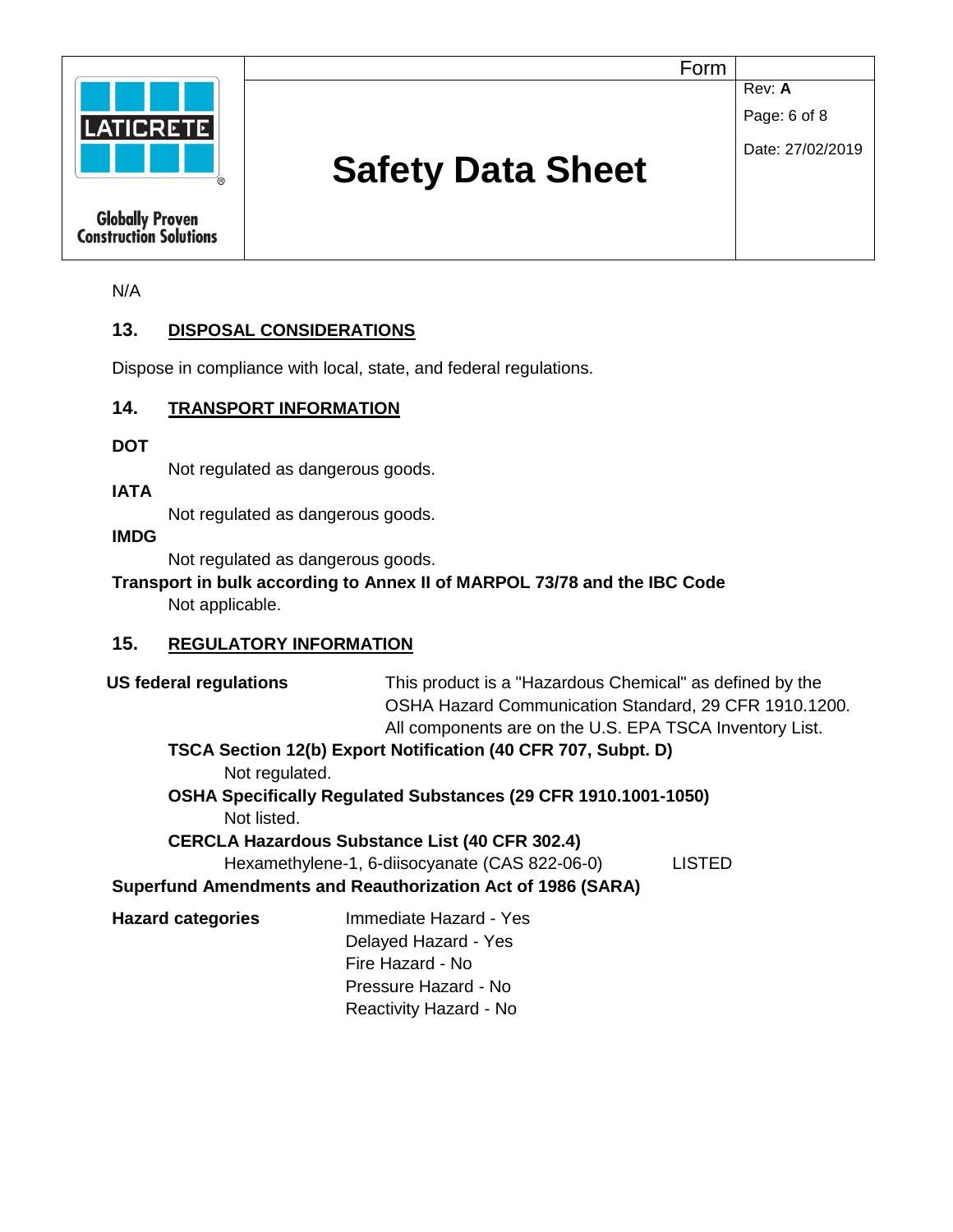|                                                         |                                                                                    | Form                            |                             |
|---------------------------------------------------------|------------------------------------------------------------------------------------|---------------------------------|-----------------------------|
|                                                         |                                                                                    |                                 | Rev: A                      |
| <b>LATICRETE</b>                                        |                                                                                    |                                 | Page: 7 of 8                |
|                                                         |                                                                                    |                                 | Date: 27/02/2019            |
|                                                         | <b>Safety Data Sheet</b>                                                           |                                 |                             |
|                                                         |                                                                                    |                                 |                             |
| <b>Globally Proven</b><br><b>Construction Solutions</b> |                                                                                    |                                 |                             |
|                                                         | <b>SARA 302 Extremely hazardous substance</b>                                      |                                 |                             |
| Not listed.                                             |                                                                                    |                                 |                             |
|                                                         | <b>SARA 311/312 Hazardous chemical</b>                                             |                                 |                             |
| Yes                                                     |                                                                                    |                                 |                             |
| <b>SARA 313 (TRI reporting)</b><br><b>Chemical name</b> |                                                                                    |                                 |                             |
|                                                         | Hexamethylene-1, 6-diisocyanate 822-06-0 0.5-1                                     | CAS number % by wt.<br>822-06-0 | $0.5 - 1$                   |
|                                                         |                                                                                    |                                 |                             |
|                                                         | Other federal regulations Clean Air Act (CAA) Section 112 Hazardous Air Pollutants |                                 |                             |
| (HAPs) List                                             |                                                                                    |                                 |                             |
|                                                         | Clean Air Act (CAA) Section 112 Hazardous Air Pollutants (HAPs) List               |                                 |                             |
|                                                         |                                                                                    |                                 |                             |
|                                                         | Hexamethylene-1, 6-diisocyanate (CAS 822-06-0)                                     |                                 |                             |
|                                                         | Clean Air Act (CAA) Section 112(r) Accidental Release Prevention (40 CFR 68.130)   |                                 |                             |
| Not regulated.                                          |                                                                                    |                                 |                             |
| <b>Safe Drinking Water Act (SDWA)</b>                   |                                                                                    |                                 |                             |
| Not regulated.                                          |                                                                                    |                                 |                             |
| <b>US state regulations</b>                             | This product does not contain a chemical known to the State of                     |                                 |                             |
|                                                         | California to cause cancer, birth defects or other reproductive                    |                                 |                             |
|                                                         | harm.                                                                              |                                 |                             |
|                                                         | US. Massachusetts RTK - Substance List                                             |                                 |                             |
|                                                         | Hexamethylene-1, 6-diisocyanate (CAS 822-06-0)                                     |                                 |                             |
|                                                         | US. New Jersey Worker and Community Right-to-Know Act                              |                                 |                             |
|                                                         | Hexamethylene-1, 6-diisocyanate (CAS 822-06-0)                                     |                                 |                             |
|                                                         | US. Pennsylvania Worker and Community Right-to-Know Law                            |                                 |                             |
| Not listed.                                             |                                                                                    |                                 |                             |
| <b>US. Rhode Island RTK</b>                             |                                                                                    |                                 |                             |
|                                                         | Hexamethylene-1, 6-diisocyanate (CAS 822-06-0)                                     |                                 |                             |
| <b>US. California Proposition 65</b><br>Not Listed.     |                                                                                    |                                 |                             |
|                                                         |                                                                                    |                                 |                             |
| <b>International Inventories</b>                        |                                                                                    |                                 |                             |
| Country(s) or<br>region                                 | Inventory name                                                                     |                                 | On Inventory<br>$(yes/no)*$ |
| Australia                                               | Australian Inventory of Chemical Substances<br>(AICS)                              |                                 | Yes                         |